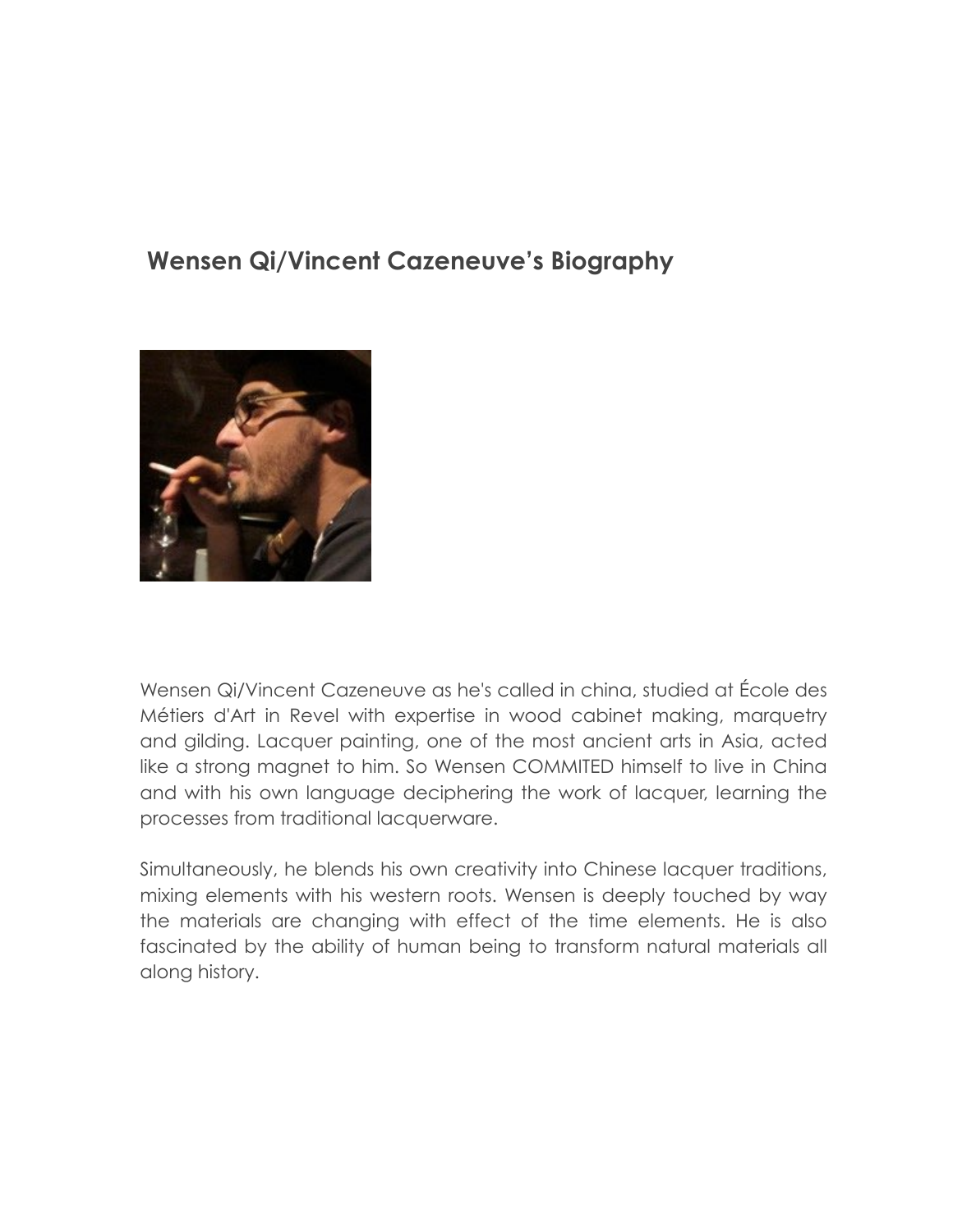- 2022 "Retrospective 2012-2022", a solo show, Sin Sin Fine Art, Hong Kong. Chengdu festival croisement "récit" solo show at Xu Lao Yuan museum. "Celebration", a group show, Sin Sin Fine Art, Hong Kong.
- 2021 "Wandering", a solo show, Dumonteil Gallery, Shanghai,

Chengdu festival croisement "récit" solo show at Xu Lao Yuan museum.

"Roots", a duet exhibition with Lee Man Sang, Sin Sin Fine Art, Hong Kong.

2020 "Wandering", a solo show, Dumonteil Gallery, Shanghai,

Beijing Tsing Hua University group exhibition and lecture China.

2019 Yunnan Province Museum, Group Show, China

"New Edition of Chongqing Context", Chongqing Intangible Cultural Heritage, Sichuan Fine Art Institute, Lui Zhong Li Museum, Chongqing

"Unearthed", a Duet Exhibition with fellow French artist Antoinette Rozan, at Sin Sin Fine Art, Hong Kong

"Collision", a Duet Exhibition with the Chinese lacquer artist Wen Ji Jun, Paris France

2018 Lecture at China Aacademy of Art "my journey at the roots of Chinese lacquer process"

 "The enduring practice of lacquer" duo exhibition with the Chinese artist Wen Jijun at the Gallery Dumonteil, Shanghai

Yenakart Pop Up Gallery Crans Montana, Switzerland

Lausanne Art Fair Group Show, Switzerland

Beirut Art Fair Solo Show with the Suisse Gallery

 Exposition Duo with the "Art 21" Shanghai Art Fair Group Show with Dumonteil Gallery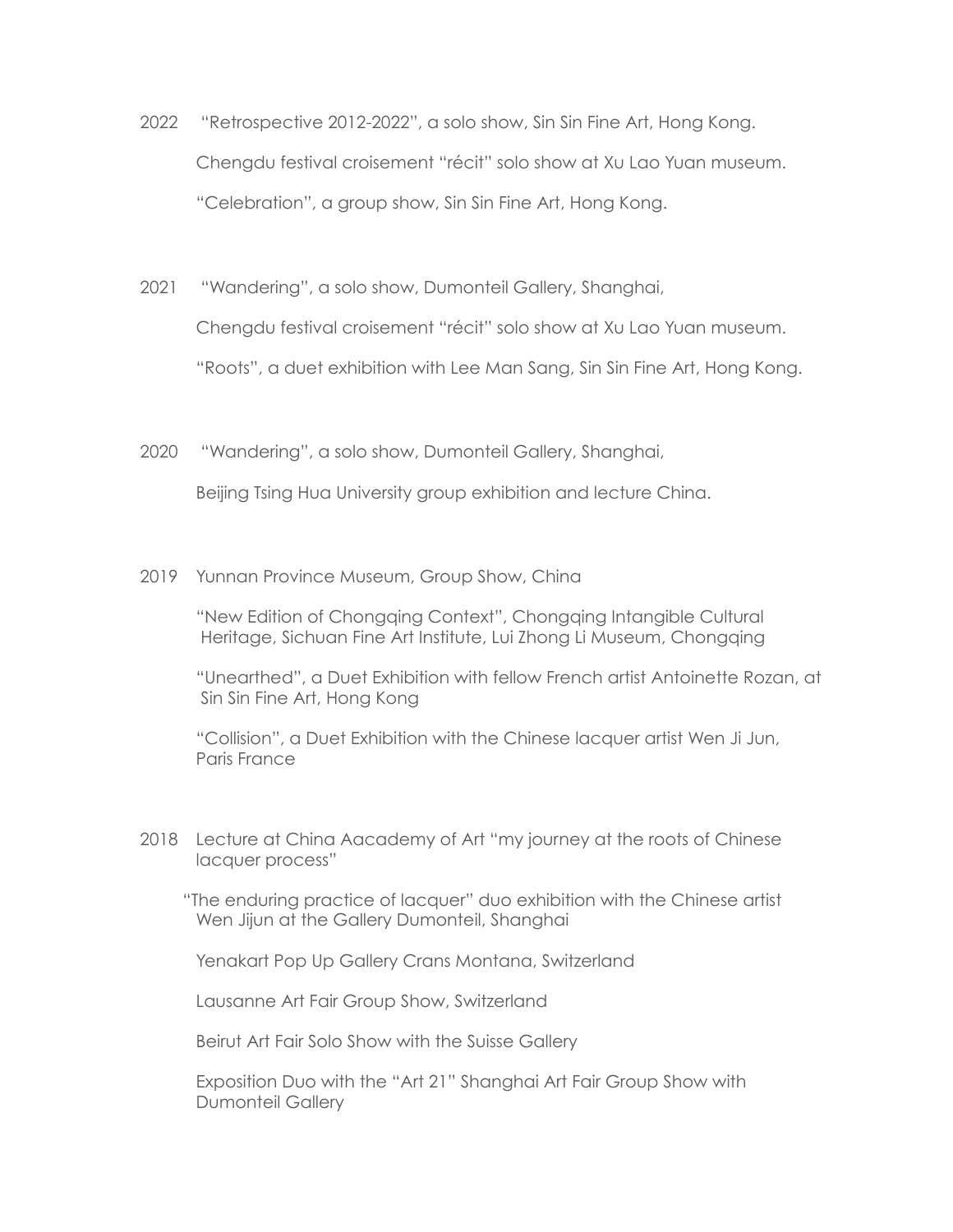"Guardian Fine Art Asia" Beijing Art Fair Group Show with Dumonteil Gallery "Fine Art Asia" Hong Kong Art Fair Group Show with Dumonteil Gallery "Sin Sin Social Club" Group Exhibition at Sin Sin Fine Art, Hong Kong "INHALE" Group Exhibition at Sin Sin Fine Art, Hong Kong

2017 Lecture and Workshop for Sichuan Fine Aart Institute "construction/ destruction/traditional Chinese lacquer"

"A Long Fest Along the Silk Road" Exhibition and Lecture organized with Sichuan Fine Art Institute in the Chinese Cultural Center of Paris

"Path" Duo exhibition SinSin Fine Art, Hongkong

"The Louis Vuitton Show" Group Sshow Singapore

"Modern Orientan Art Appreciation", Group Show, Chongqing

Dumonteil Gallery 30th Birthday, Group Show

2016 Singapore Art Fair, Group Show

Hong Kong, "Committed", French May Hong Kong Festival of the French

Culture with the French Consulate in collaboration with Sin Sin Fine Art, Solo Show

Beijing, China, Beijing Art Fair, Dumonteil Gallery, Group Show

Wensen Qi Chongqing First Solo Exhibition at Yang Guang 100 Arles

Teaching in Sichuan Fine Art Institute "Improvisation, Construction Deconstruction around the Chinese Traditional Lacquer Process"

2015 Shanghai, China, Dumonteil Gallery, Solo Show

Beijing Art Fair, Dumonteil Gallery, Group Show

Singapore Art Fai, Dumonteil Gallery, Group Show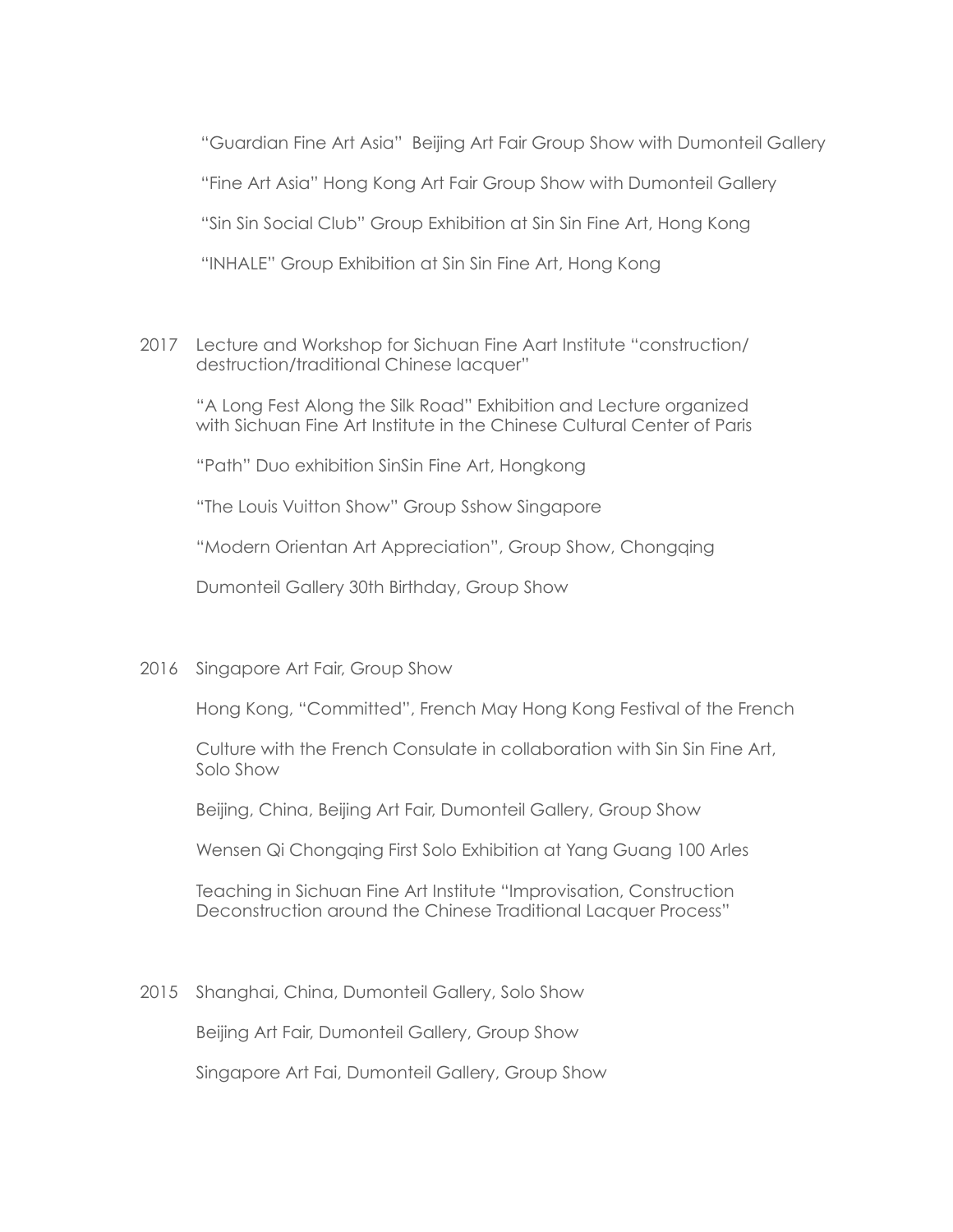Chateau Beaupré, France, Solo Show Bangkok, Silk and Paper Work, Solo Show Bangkok, Yenakart Villa, Solo Show

2014 Hong Kong, "Double Happiness", Sin Sin Fine Art, Group Show Hong Kong, "Revisit" Part 2, Sin Sin Fine Art, Group Show Shanghai at the Company Studio, Silk and Paper Work, Solo Show Toulouse, France, Laque Contemporaines, Espace Roguet, Solo Show Bangkok, Silk and Paper Work, Solo Show Bangkok, Yenakart Villa, Solo Show

- 2013 Hong Kong, "Ten Years After"l, Sin Sin Fine Art, Group Show France, Revel Imara Art Museum, Laque Contemporaines, Solo Show Hong Kong, "REACH" Art Basel, Sin Sin Fine Art, Group Show Toulouse, France, Heritage Day Installation in collaboration with the composer David Lataillade Shanghai, China, Hong Merchant Gallery, Solo Show
- 2012 Hong Kong, "Poetic Layers", Sin Sin Fine Art, Solo Show Paris, France, Art et Matières, Solo Show Bangkok, Thailand, Lotus Art de Vivre, Group Show Shanghai, China, Hong Merchant Gallery, Solo Show
- 2011 Chongging, Ching, Moon Art Space, Group Show Isles sur Sorgue, Gallery France, Solo Exhibition